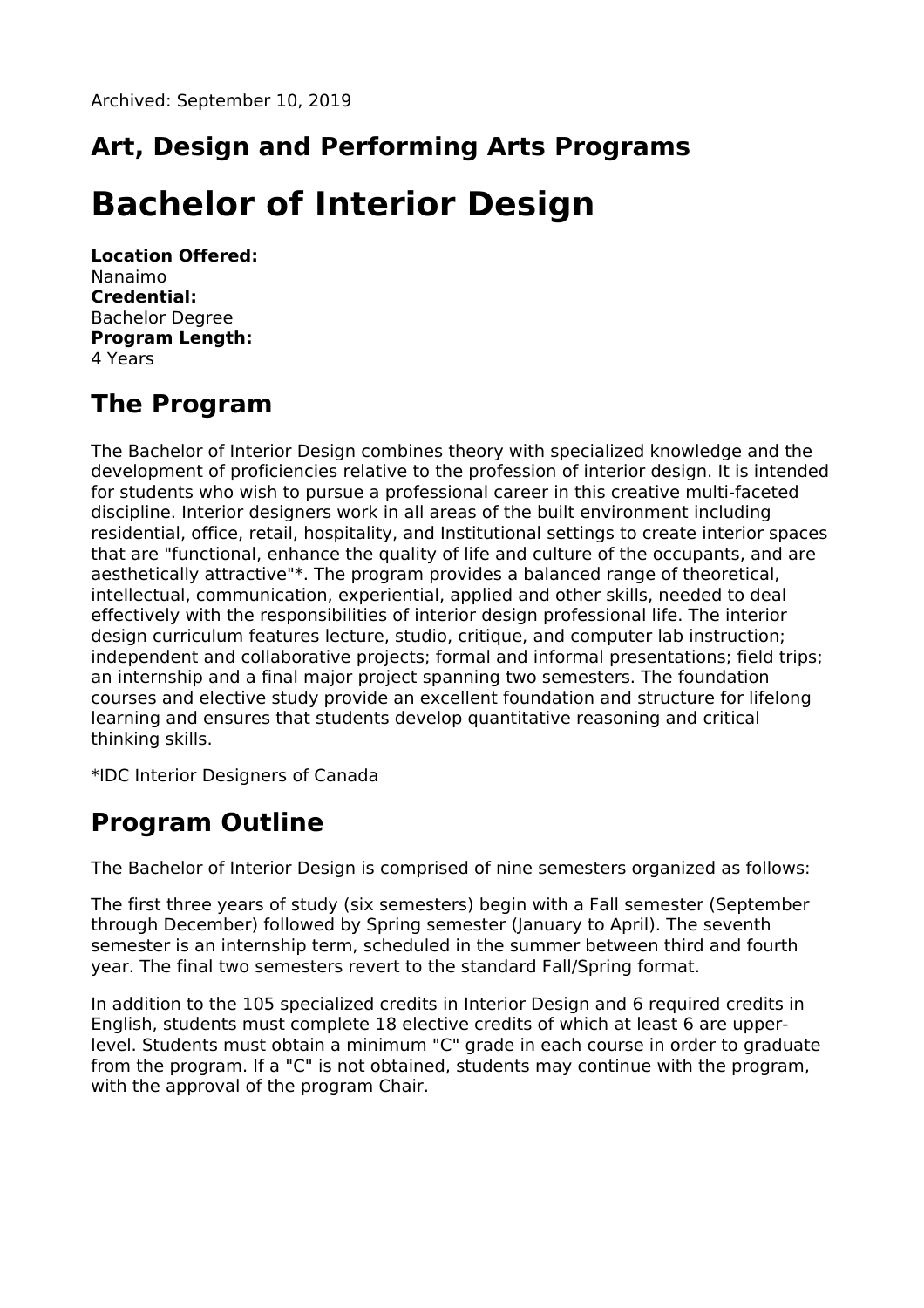| Year 1                                              | <b>Credits</b> |
|-----------------------------------------------------|----------------|
| ARTI 100 - (Applied Design Primer)                  |                |
| ARTI 105 - (Applied Drafting I)                     |                |
| ARTI 107 - (CAD for Interior Designers)             |                |
| ARTI 121 - (Three Dimensional Design Issues I)      |                |
| ARTI 128 - (Design Process)                         |                |
| ARTI 130 - (Interior Design: An Introduction)       |                |
| ARTI 132 - (Interior Design Materials)              |                |
| ARTI 134 - (Illustration and Communication I)       |                |
| <b>ENGL 115 - (University Writing and Research)</b> |                |
| <b>ENGL 204 - (Business and Technical Writing)</b>  | 3              |
| <b>Total Credits</b>                                | 30             |

| Year 2                                                                  | Credits |
|-------------------------------------------------------------------------|---------|
| ARTI 203 - (CAD for Interior Designers II - AutoCAD)                    |         |
| ARTI 209 - (Overview of Art History)                                    |         |
| ARTI 210 - (History of Design II)                                       | 3       |
| ARTI 223 - (Building Construction and Detailing for Interior Designers) | 3       |
| ARTI 225 - (Building Codes and Specifications)                          | 3       |
| ARTI 232 - (Concept to Production II)                                   | 3       |
| ARTI 242 - (Concept to Production I)                                    |         |
| ARTI 254 - (Illustration and Communications II)                         | 3       |
| ARTI 260 - (3D Design: Workshop)                                        | 3       |
| ARTI 270 - (Interior Design II)                                         | 1.5     |
| ARTI 271 - (Interior Design I)                                          | 1.5     |
| One general electives*                                                  | 3       |
| <b>Total Credits</b>                                                    | 33      |

| Year 3                                                                                                             | <b>Credits</b> |
|--------------------------------------------------------------------------------------------------------------------|----------------|
| ARTI 304 - (Interior Design Detailing I)                                                                           |                |
| ARTI 307 - (CAD for Interior Designers III)                                                                        |                |
| ARTI 315 - (Interior Design Internship Preparation) Only required if taking ARTI 350:<br>Summer Internship/Seminar | $\ast_1$       |
| ARTI 320 - (Design Theory: Contemporary Issues I)                                                                  | 3              |
| ARTI 330 - (Design Theory: Contemporary Issues II)                                                                 | 3              |
| ARTI 342 - (Interior Design: Concept to Production III)                                                            |                |
| ARTI 352 - (Interior Design: Concept to Production IV)                                                             |                |
| ARTI 370 - (Interior Design III)                                                                                   | 1.5            |
| ARTI 371 - (Interior Design IV)                                                                                    | 1.5            |
| Three general electives*                                                                                           | 19             |
| <b>Total Credits</b>                                                                                               | 30 or *31      |

| Year 3 - Intersession                                                             | Credits |
|-----------------------------------------------------------------------------------|---------|
| ARTI 350 - (Summer Internship/Seminar) or,<br>An approved Field School program ** |         |
| <b>Total Credits</b>                                                              |         |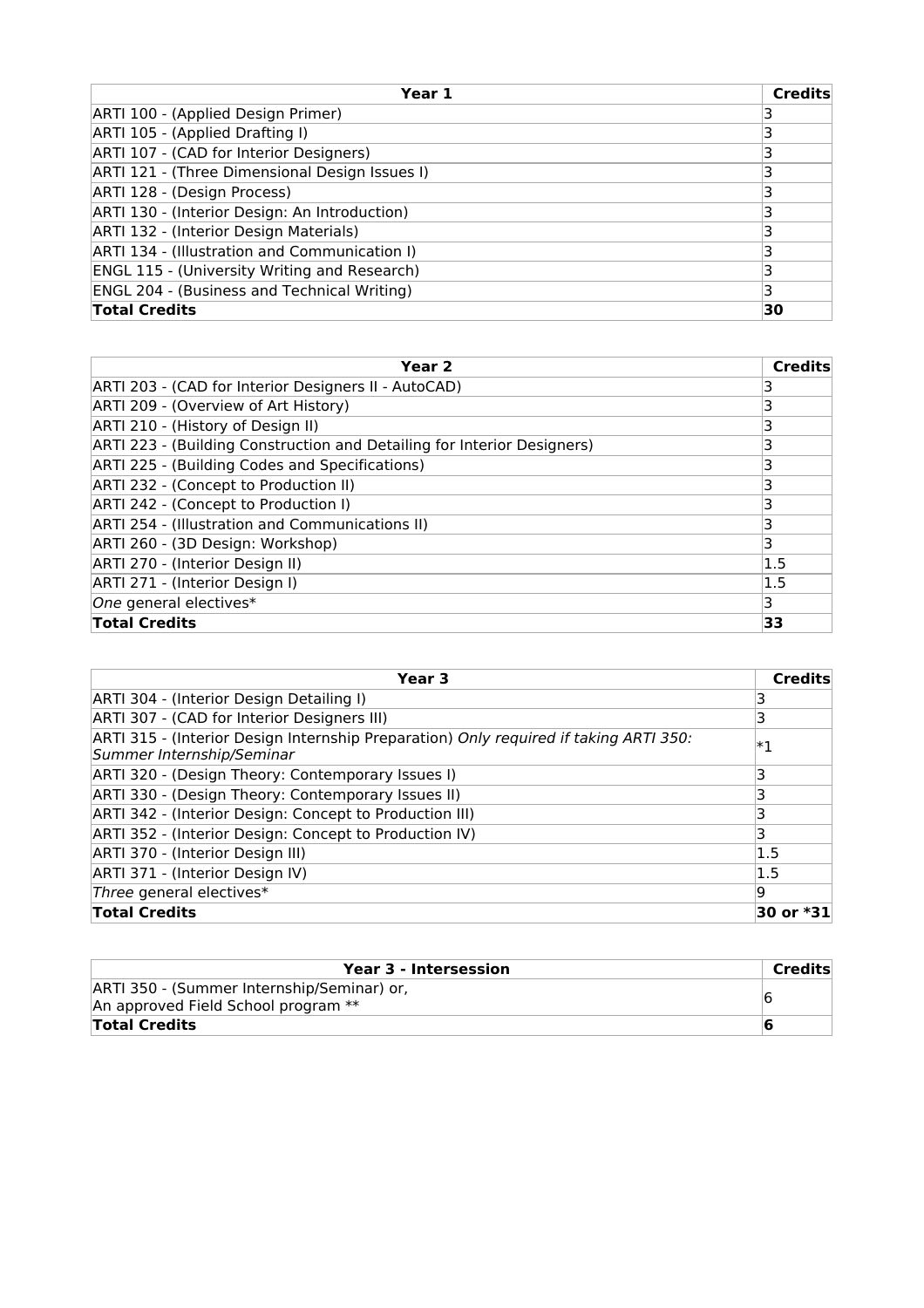| Year 4                                                        | <b>Credits</b> |
|---------------------------------------------------------------|----------------|
| ARTI 405 - (Interior Design Detailing II)                     |                |
| ARTI 420 - (Building Systems: Related Professions)            |                |
| ARTI 429 - (Professional Practice for Interior Designers)     |                |
| ARTI 440 - (Major Project: Research Stage)                    | 16             |
| ARTI 442 - (Major Project: Presentation and Working Drawings) | 6              |
| ARTI 454 - (Professional Presentation Skills)                 |                |
| Two general electives*                                        | 16             |
| <b>Total Credits</b>                                          | 30             |

**Note:** Students must take a minimum of one course in three different faculties to meet the breadth requirement.

**\*** Students must complete 18 elective credits of which at least 6 are upper-level.

**\*\*** The Department Chair must approve any Field School options. Field School courses may have enhanced fees. For further information check the Field Schools page.

### **Admission Requirements**

- General admission requirements apply.
- English 12 with minimum "C" grade for students enrolling in English 115.
- A minimum "C" grade in one of Principles of Mathematics 11, Applications of Mathematics 11, or Foundations of Mathematics 11.
- All students seeking enrolment in the Bachelor of Interior Design program must have an interview with the Faculty Selection Committee prior to admission.
- For interview dates, please contact the Admissions office at 1-888-920-2221, Ext. 6400.
- Bachelor of Interior Design candidates must bring the following to the interview:
	- $\circ$  A 100-300 word written statement on reasons and goals for seeking enrolment in the program and indicating research about the profession;
	- A resume;
	- A portfolio demonstrating aptitude as described below:
		- A minimum of 10, maximum of 15, examples of artwork that should include:
			- 2 3 Original black and white drawings in a variety of media.
			- 2 3 Original paintings or illustrations in a variety of media demonstrating the use of colour.
		- And a variety of examples from the following to make up the balance:
			- Original collages or mixed-media pieces exploring specific themes.
				- Photographs, slides, and/or digital files of three-dimensional artwork such as installation, sculpture, and pottery.
				- **Traditional and digital photography utilized as a means of personal** expression and/or communication.
				- Graphic print work such as linocuts, woodcuts, silkscreens, etc.
				- **Photographs of mural art.**
				- **Photographs or originals of various crafts such as quilting, stitchery,** fashion design, or jewelry design.

#### **Notes on Admission**

Due to the nature of the contemporary work place, students should be familiar with fundamental computer skills such as word processing before considering an education in Interior Design, to ensure they can complete course work.